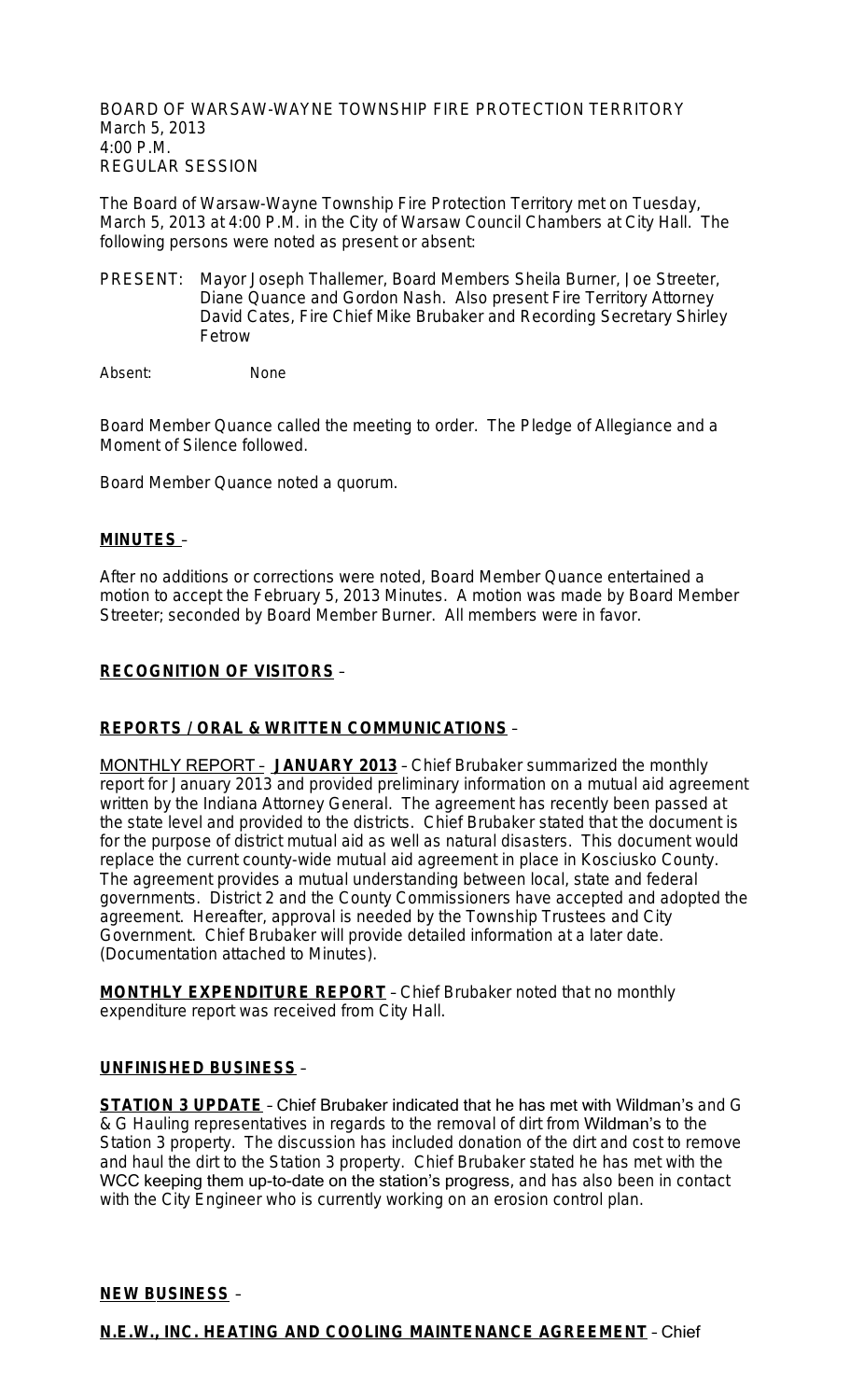Brubaker presented the N.E.W., Inc. Heating and Cooling maintenance agreement for Board approval. Board Member Quance entertained a motion to approve. Board Member Burner made a motion to approve; seconded by Board Member Streeter. All members present were in favor. (Documentation attached to Minutes).

**H. J. UMBAUGH & ASSOCIATES AGREEMENT** – Chief Brubaker presented the H. J. Umbaugh & Associates agreement for Board approval. After a brief recap of the agreement, Board Member Quance entertained a motion to approve. Board Member Nash made a motion to approve; seconded by Board Member Streeter. No further discussion. All members present were in favor. (Documentation attached to Minutes).

**SANDS OFFICE EQUIPMENT ANNUAL MAINTENANCE AGREEMENT** – Chief Brubaker presented the 2013 Sands Office Equipment agreement for Board approval. After a brief recap of the agreement, Board Member Quance entertained a motion to approve. Board Member Streeter made a motion to approve; seconded by Board Member Nash. No further discussion. All members present were in favor. (Documentation attached to Minutes).

**EMT CLASS AGREEMENT** – Chief Brubaker noted that due to time restraints the EMT Class Agreement has been presented and approved at the Board of Works. The class began today (March 5<sup>th</sup>). Board Member Quance entertained a vote of confidence. All members present were in agreement. Board Member Quance noted her appreciation of Chief Brubaker's leadership. (Documentation attached to Minutes).

BRANDON ALLEN – 6-MONTH PAY INCREASE – Chief Brubaker indicated that Brandon's pay increase has been presented and approved at the Board of Works. Board Member Quance entertained a vote of confidence. All members present were in agreement. (Documentation attached to Minutes).

# **TRAVEL REQUESTS** –

- **1.** Rescue Resiliency Rowland, Allen Chief Brubaker stated this class goes indepth on rescues of firefighters. Board Member Quance entertained a motion to approve. Board Member Nash made a motion to approve; seconded by Board Member Burner. No further discussion. All members present were in favor. (Documentation attached to Minutes).
- **2.** Trench Rescue Rowland Chief Brubaker stated the Fort Wayne Fire Department is sponsoring the class. This is a free class. Board Member Quance entertained a motion to approve. Board Member Streeter made a motion to approve; seconded by Board Member Nash. No further discussion. All members present were in favor. (Documentation attached to Minutes).
- **3**. Heavy Rescue Shilling Chief Brubaker stated it's important for the department to have heavy rescue training due to the semi traffic on US 30. This highintensity class comes highly recommended. Board Member Quance entertained a motion to approve. Board Member Nash made a motion to approve; seconded by Board Member Streeter. No further discussion. All members present were in favor. (Documentation attached to Minutes).
- **4**. Hybrid & Electric Vehicle Incidents **Vercauteren , Kinsey, Williams, Zehring** Chief Brubaker indicated the class took place last weekend. The class was previously approved by Mayor Thallemer. With hybrid cars constantly evolving, the free class provided up-to-date information for firefighters responding to hybrid vehicle accidents and fires. (Documentation attached to Minutes).

# **OTHER MATTERS THAT MAY COME BEFORE THE BOARD** –

**EQUIPMENT DONATION TO HIGH SCHOOL FIREFIGHTER CLASS** – Chief Brubaker stated he is compiling a list of equipment that is outdated and has been in storage that he would like to donate to the high school's Firefighter I class. This list would include, but not limited to, nozzles, fittings, ladders, air packs and fire hose. Nowak Supply has purchased some of the old air packs for spare parts. The credit received from Nowak will be used to purchase face pieces. Chief Brubaker indicated he has talked to Attorney Valentine on the proper procedure to donate the equipment. Two options are available: (1) loan the equipment; (2) sell the equipment for \$1.00. Chief Brubaker will provide a complete equipment list at a later date.